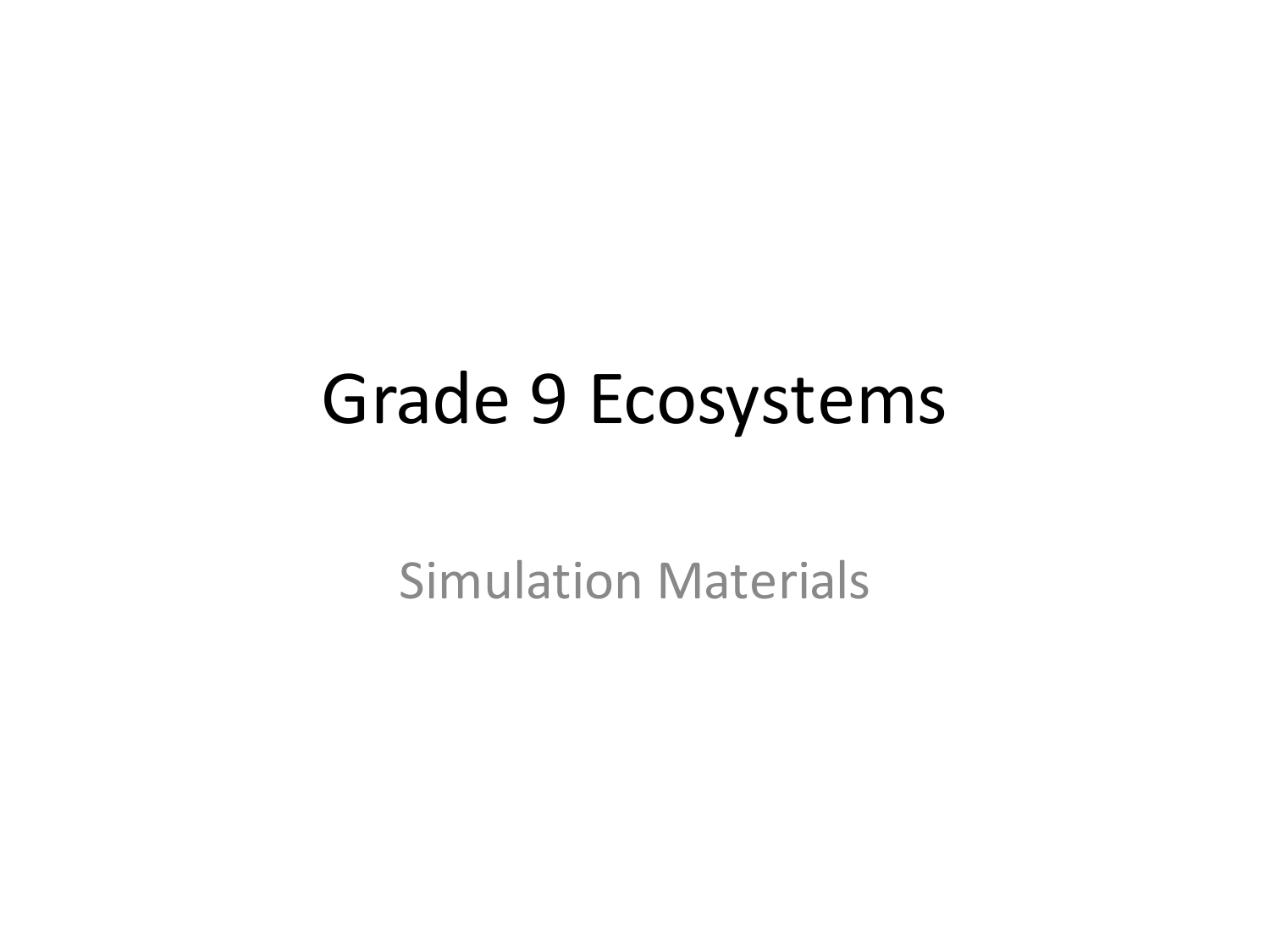# Development Rules 1

Governments have to set rules for development and environmental protection in their jurisdiction. In this scenario the government wants to set aside about 10% of the land for protected status and is allowing 50% of the land to be developed. The rest of the land may be for agricultural, forestry, etc.

This means:

- 10 squares need to be protected
- 50 squares can be developed
	- 20 for industrial use
	- 30 for residential use

# Development Rules 3

A new government has been elected with a promise to protect more land, especially as climate change becomes more serious. In this scenario the government wants to set aside about 30% of the land for protected status and is allowing 30% of the land to be developed. The rest of the land may be for agricultural, forestry, etc.

This means:

- 30 squares need to be protected
- 30 squares can be developed
	- 10 for industrial use
	- 20 for residential use

# Development Rules 2

Sometimes governments decide to put more emphasis on development over preserving natural lands. In this scenario the government wants to set aside only 5% of the land for protected status and is allowing 70% of the land to be developed. The rest of the land may be for agricultural, forestry use, etc.

This means:

- 5 squares need to be protected
- 70 squares can be developed
	- 30 for industrial use
	- 40 for residential use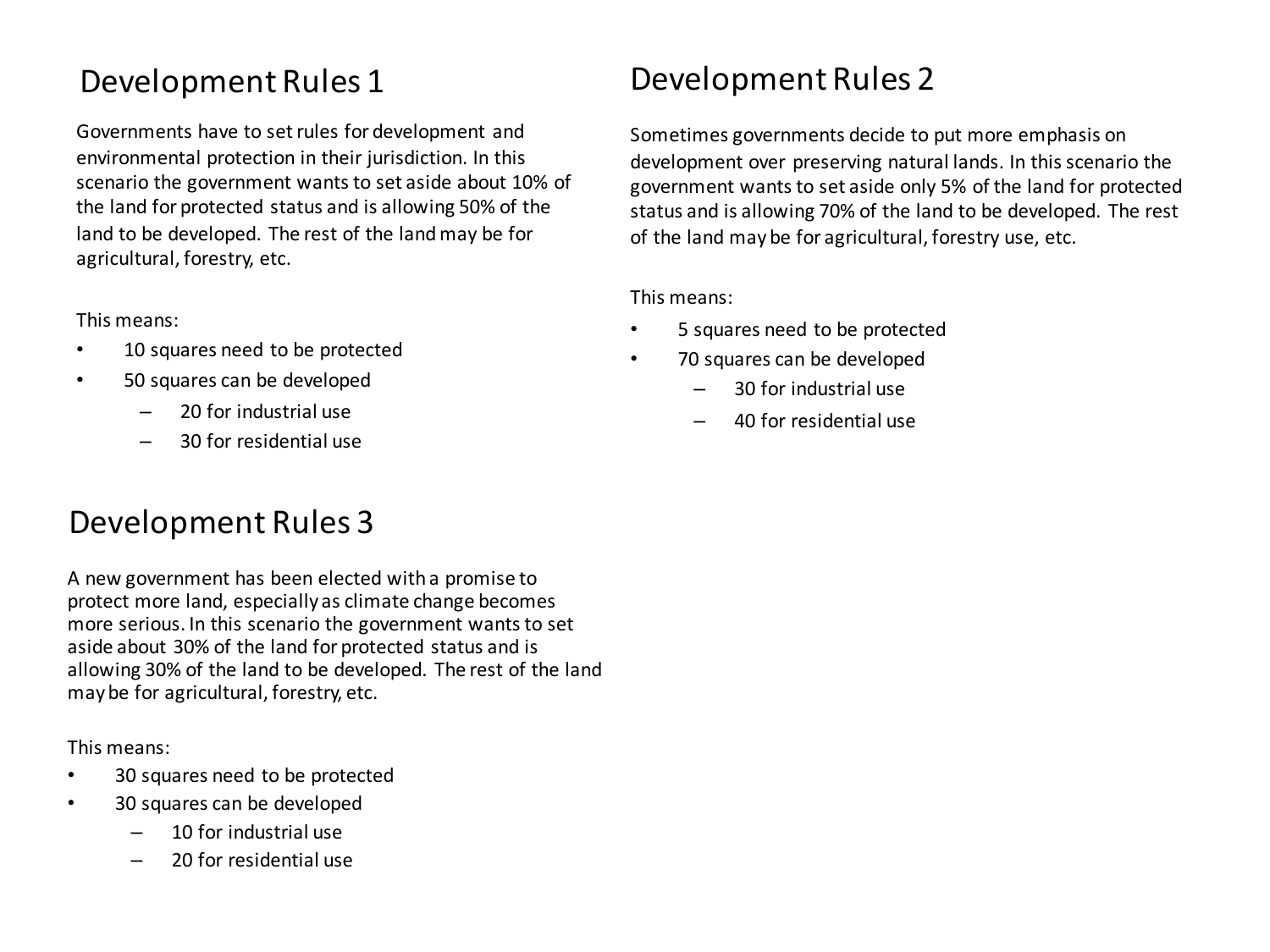

One wolf needs six areas of 5 or more connected squares of woods **or fields**. 

How many wolves can survive in your model ecosystem?

# **Trout**

One trout needs 5 squares of water. How trout can survive in your model ecosystem?



One raccoon needs **5 squares** of any land space (undeveloped or developed). 

How many raccoons can survive in your model ecosystem?











One minnow needs 1 square of water. 

How many minnows can survive in your model ecosystem?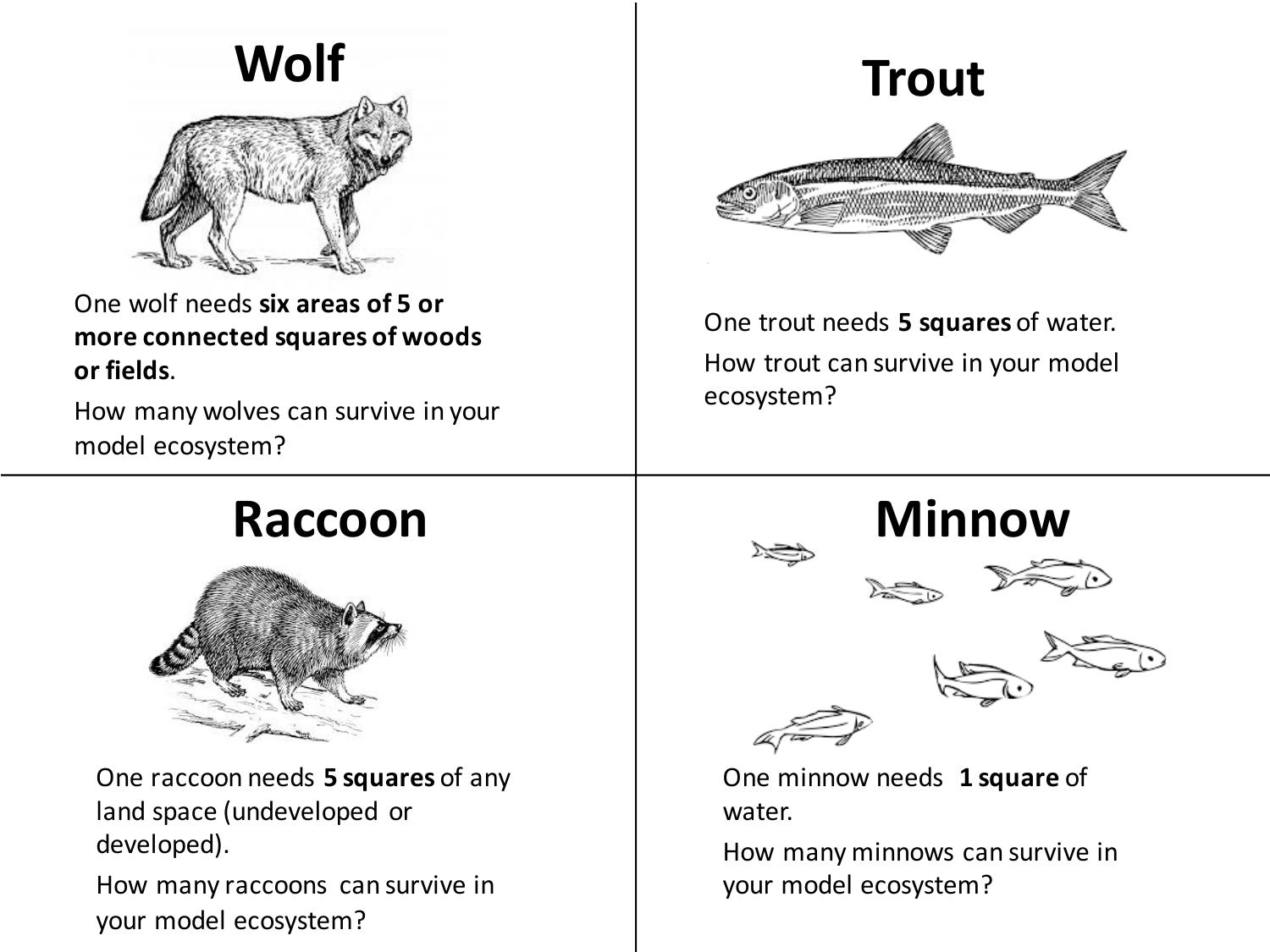

### One fox needs 5 squares of **protected forest**.

How many foxes can survive in your model ecosystem?



One eagle needs 20 squares of **protected squares**. 

How many eagles can survive in your model ecosystem?



## One blue jay needs 3 squares of **forest, fields or wetlands.**

How many blue jays can survive in your model ecosystem?

# Eagle **Squirrel**



### One squirrel needs 2 squares of any **undeveloped forest or field space**.

How many squirrels can survive in your model ecosystem?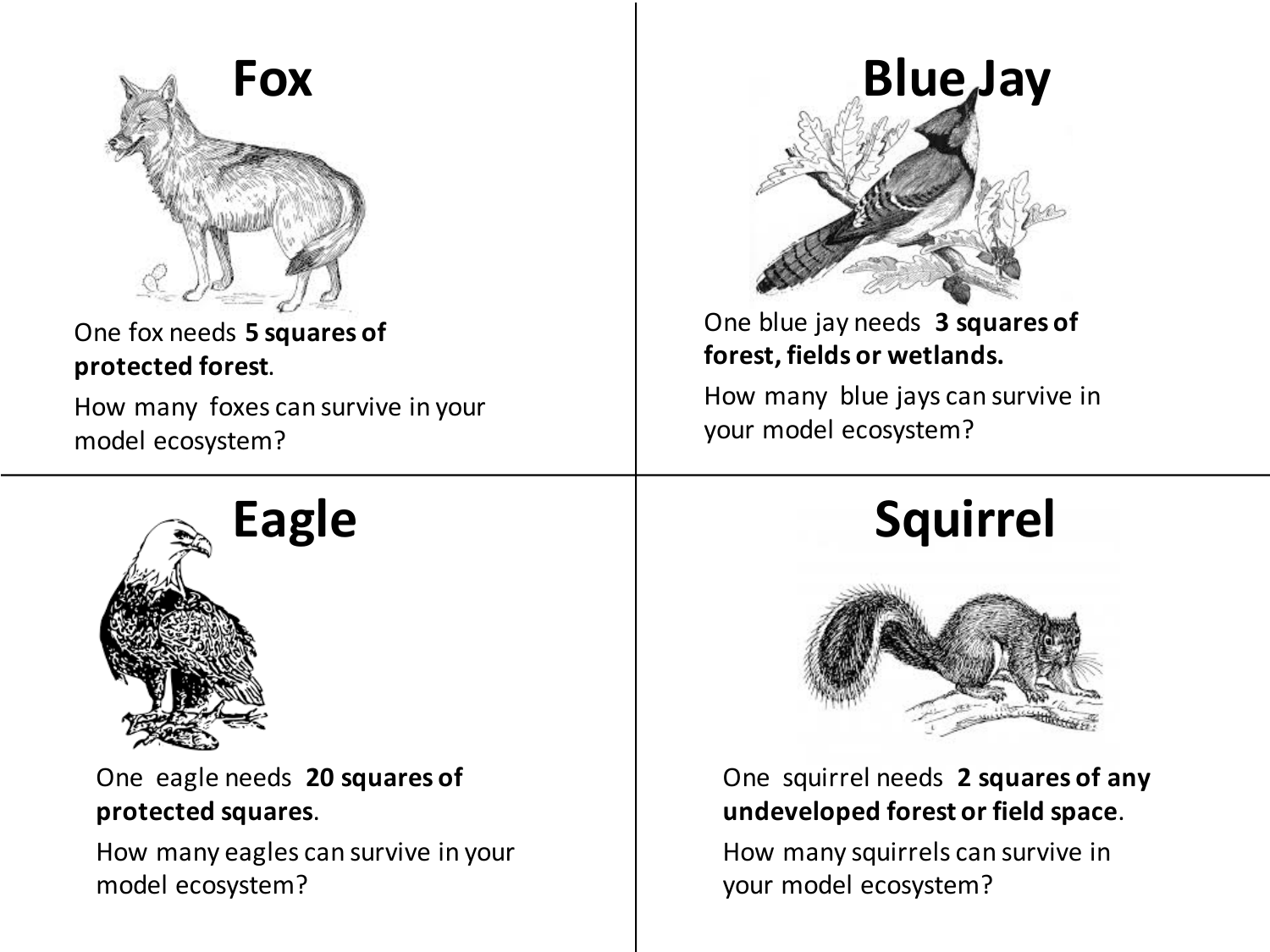

One deer needs **one area of more than 5 connected forest squares**. 

How many deer can survive in your model ecosystem?



One moose needs **two areas of 5 connected forest squares** . 

How many moose can survive in your model ecosystem?



One loon needs 5 squares of **protected water**. 

How many loons can survive in your model ecosystem?



One beaver needs **5 squares of connected wetland**. 

How many beavers can survive in your model ecosystem?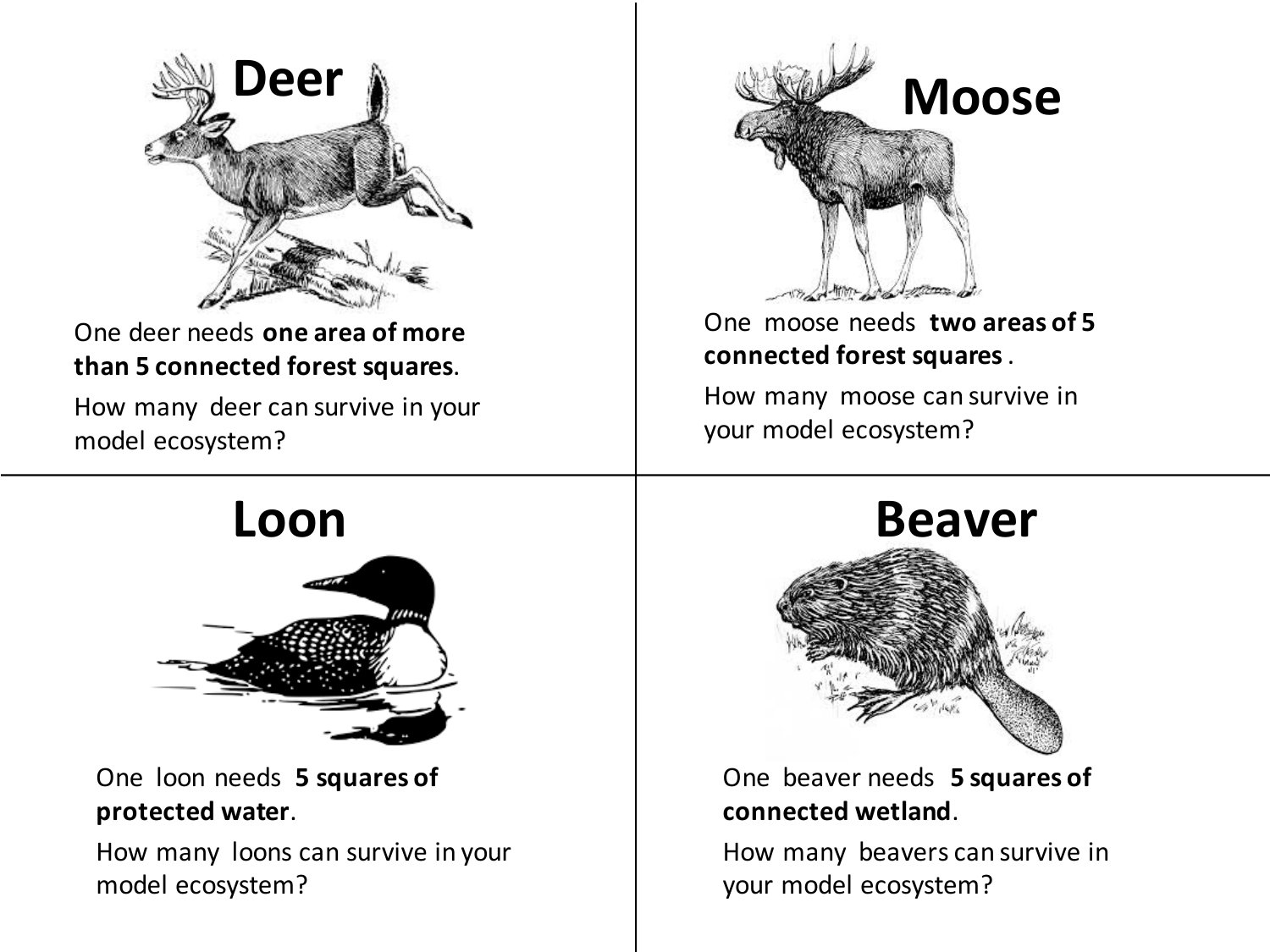

One frog needs 1 square of **protected wetland**. 

How many frogs can survive in your model ecosystem?



How many can survive in your model ecosystem?



One snake needs 5 connected squares of fields OR 2 squares of **protected fields**. 

How many snakes can survive in your model ecosystem?



One turtle needs **5 connected** squares of wetlands OR 1 square of **protected wetland**. 

How many turtles can survive in your model ecosystem?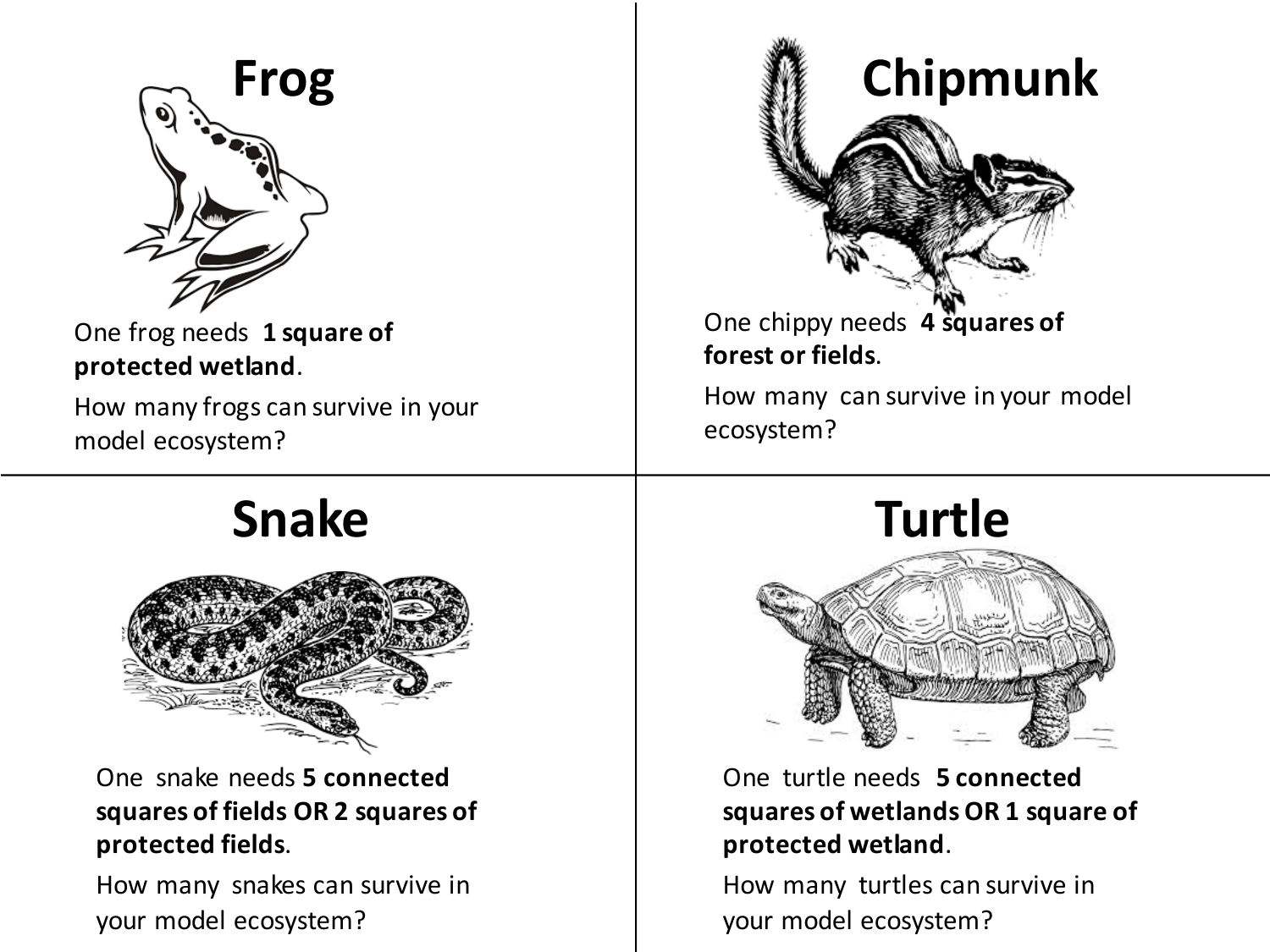# **Native Wildflowers**



## Native wildflowers can thrive in any **protected fields**.

How many squares can you find native wildflowers in?



Ferns will thrive in any protected forest. 

How many squares can you find ferns in?

# **The water**



Healthy water requires a balance between development and protected areas. 

Do you feel your scenario provides balance?

Many life forms, including humans, need unpolluted soil i their ecosystem. Excessive industrial activity can lead to soi pollution. 

Do you feel your scenario is likely to have unpolluted soil?